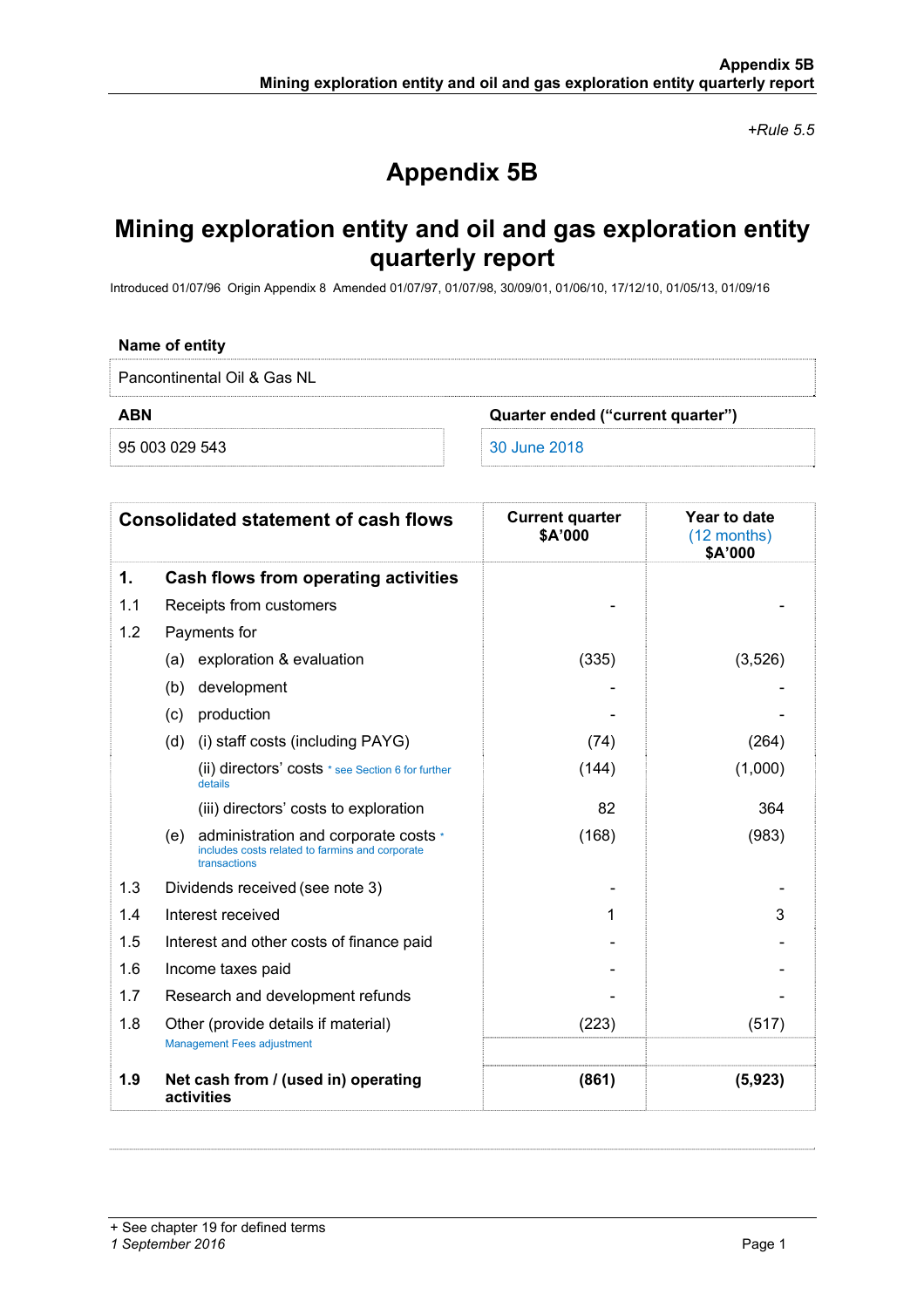|                                                                               |  |  | Appendix 5B |
|-------------------------------------------------------------------------------|--|--|-------------|
| Mining exploration entity and oil and gas exploration entity quarterly report |  |  |             |

|     | <b>Consolidated statement of cash flows</b>                                                                                        | <b>Current quarter</b><br>\$A'000 | Year to date<br>$(12$ months)<br>\$A'000 |
|-----|------------------------------------------------------------------------------------------------------------------------------------|-----------------------------------|------------------------------------------|
| 2.  | Cash flows from investing activities                                                                                               |                                   |                                          |
| 2.1 | Payments to acquire:                                                                                                               |                                   |                                          |
|     | property, plant and equipment<br>(a)                                                                                               |                                   | (21)                                     |
|     | tenements (see item 10)<br>(b)                                                                                                     |                                   |                                          |
|     | investments<br>(c)                                                                                                                 |                                   |                                          |
|     | (d)<br>other non-current assets                                                                                                    |                                   |                                          |
| 2.2 | Proceeds from the disposal of:                                                                                                     |                                   |                                          |
|     | property, plant and equipment<br>(a)                                                                                               |                                   |                                          |
|     | tenements (see item 10)<br>(b)                                                                                                     |                                   |                                          |
|     | investments<br>(c)                                                                                                                 |                                   |                                          |
|     | (d)<br>other non-current assets                                                                                                    |                                   |                                          |
| 2.3 | Cash flows from loans to other entities                                                                                            |                                   |                                          |
| 2.4 | Dividends received (see note 3)                                                                                                    |                                   |                                          |
| 2.5 | Other (provide details if material)                                                                                                |                                   | 2,739                                    |
|     | Note: the below relates to the Year to Date total.<br>Africa Energy Corp. investment into Pancontinental Namibia<br><b>Pty Ltd</b> |                                   |                                          |
| 2.6 | Net cash from / (used in) investing<br>activities                                                                                  |                                   | 2,718                                    |

| 3.   | Cash flows from financing activities                                                                                                                                                           |     |       |
|------|------------------------------------------------------------------------------------------------------------------------------------------------------------------------------------------------|-----|-------|
| 3.1  | Proceeds from issues of shares                                                                                                                                                                 |     | 2,000 |
| 3.2  | Proceeds from issue of convertible notes                                                                                                                                                       | 125 | 1,600 |
| 3.3  | Proceeds from exercise of share options                                                                                                                                                        |     |       |
| 3.4  | Transaction costs related to issues of<br>shares, convertible notes or options                                                                                                                 | (6) | (158) |
| 3.5  | Proceeds from borrowings                                                                                                                                                                       |     |       |
| 3.6  | Repayment of borrowings                                                                                                                                                                        |     |       |
| 3.7  | Transaction costs related to loans and<br>borrowings                                                                                                                                           |     |       |
| 3.8  | Dividends paid                                                                                                                                                                                 |     |       |
| 3.9  | Other (provide details if material)                                                                                                                                                            |     | (300) |
|      | Note: the below relates to the Year to Date total.<br>Payment of historic Bombora invoices<br>(S 80k)<br>Corporate fee Bombora acquisition<br>(S 100k)<br>\$2m capital raising fee<br>(S 120k) |     |       |
| 3.10 | Net cash from / (used in) financing<br>activities                                                                                                                                              | 119 | 3,142 |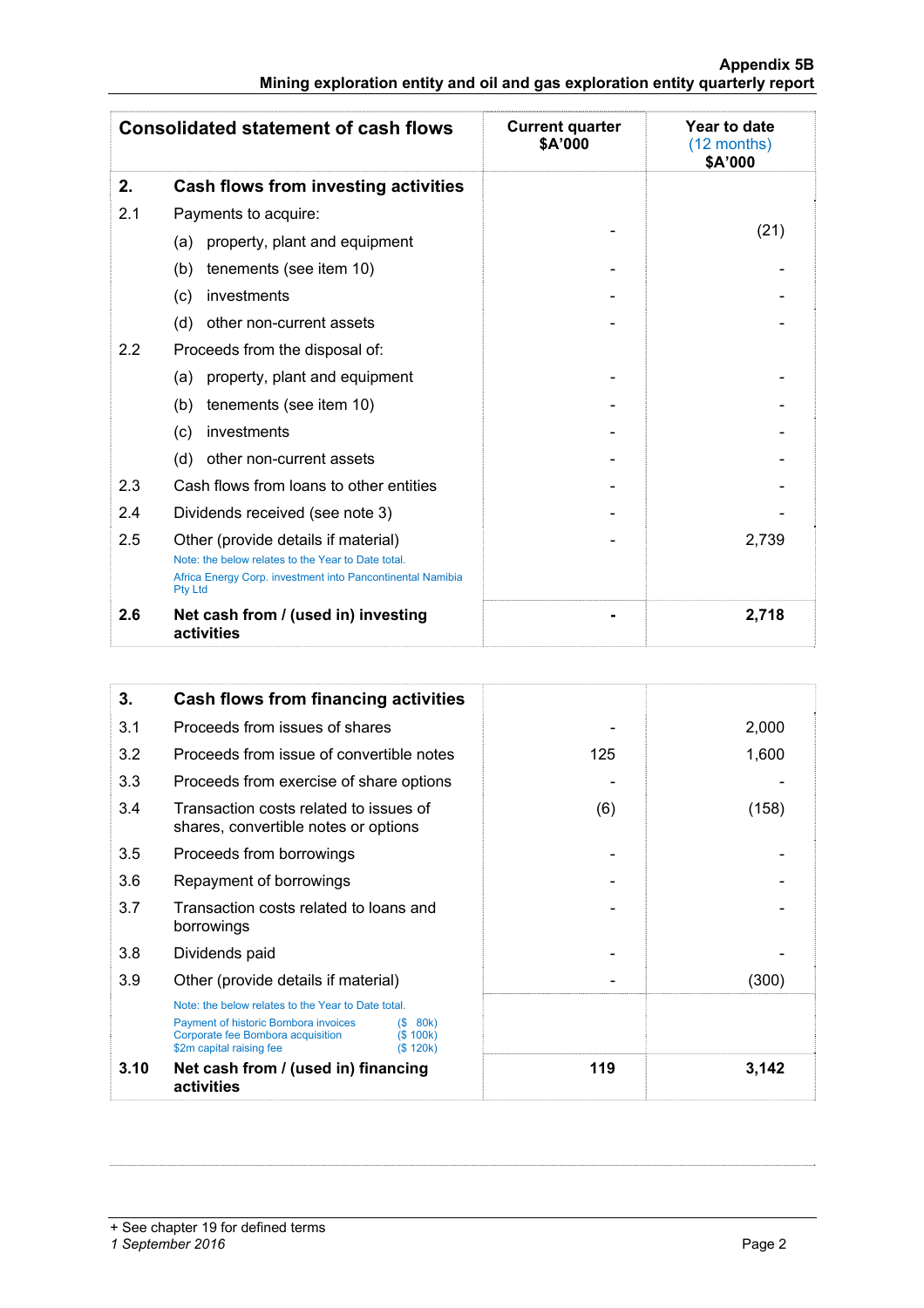|     | <b>Consolidated statement of cash flows</b>                              | <b>Current quarter</b><br>\$A'000 | Year to date<br>$(12 \text{ months})$<br>\$A'000 |
|-----|--------------------------------------------------------------------------|-----------------------------------|--------------------------------------------------|
| 4.  | Net increase / (decrease) in cash and<br>cash equivalents for the period |                                   |                                                  |
| 4.1 | Cash and cash equivalents at beginning of<br>period                      | 1,519                             | 760                                              |
| 4.2 | Net cash from / (used in) operating<br>activities (item 1.9 above)       | (861)                             | (5,923)                                          |
| 4.3 | Net cash from / (used in) investing activities<br>item 2.6 above)        |                                   | 2,718                                            |
| 4.4 | Net cash from / (used in) financing activities<br>(item 3.10 above)      | 119                               | 3,142                                            |
| 4.5 | Effect of movement in exchange rates on<br>cash held                     | (1)                               | 79                                               |
| 4.6 | Cash and cash equivalents at end of period                               | 776                               | 776                                              |

| 5.  | Reconciliation of cash and cash<br>equivalents<br>at the end of the quarter (as shown in the<br>consolidated statement of cash flows) to the<br>related items in the accounts | <b>Current quarter</b><br>\$A'000 | <b>Previous quarter</b><br>\$A'000 |
|-----|-------------------------------------------------------------------------------------------------------------------------------------------------------------------------------|-----------------------------------|------------------------------------|
| 5.1 | <b>Bank balances</b>                                                                                                                                                          | 726                               | 1.469                              |
| 5.2 | Call deposits                                                                                                                                                                 |                                   |                                    |
| 5.3 | <b>Bank overdrafts</b>                                                                                                                                                        |                                   |                                    |
| 5.4 | Other (security deposits)                                                                                                                                                     | 50                                | 50                                 |
| 5.5 | Cash and cash equivalents at end of<br>quarter (should equal item 4.6 above)                                                                                                  | 776                               | 1.519                              |

| Payments to directors of the entity and their associates | <b>Current quarter</b> |
|----------------------------------------------------------|------------------------|
|                                                          |                        |

- 6.1 Aggregate amount of payments to these parties included in item 1.2
- 6.2 Aggregate amount of cash flow from loans to these parties included in item 2.3 -
- 6.3 Include below any explanation necessary to understand the transactions included in items 6.1 and 6.2

The Company utilised the services of NED directors Rushworth, Myers and Malaxos as necessary during the quarter.

| <b>Current quarter</b><br>\$A'000 |  |
|-----------------------------------|--|
| 145                               |  |
|                                   |  |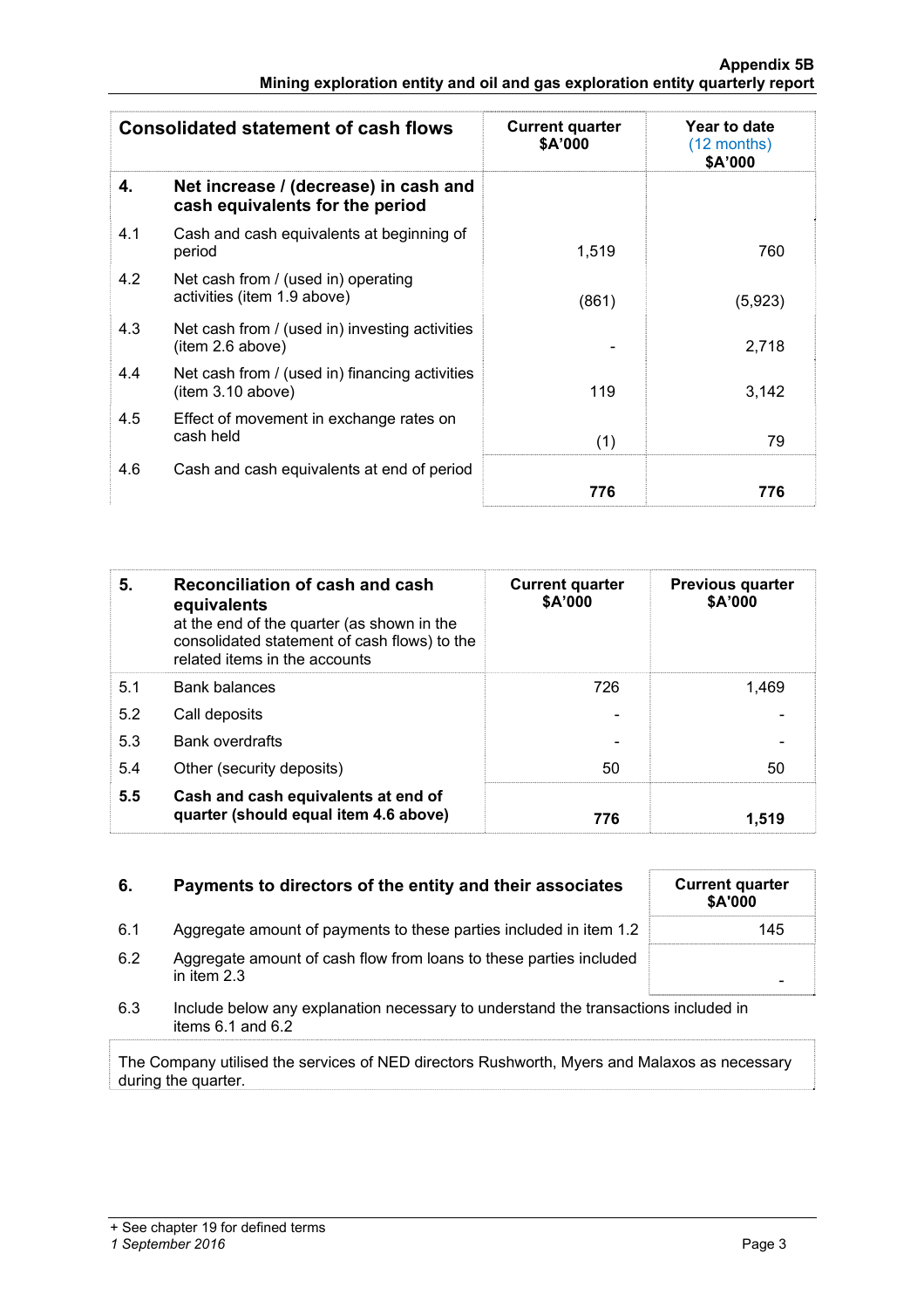|     | Payments to related entities of the entity and their<br>associates                | <b>Current quarter</b><br>\$A'000 |
|-----|-----------------------------------------------------------------------------------|-----------------------------------|
| 7.1 | Aggregate amount of payments to these parties included in item 1.2                |                                   |
| 7.2 | Aggregate amount of cash flow from loans to these parties included<br>in item 2.3 |                                   |
|     |                                                                                   |                                   |

- 7.3 Include below any explanation necessary to understand the transactions included in items  $7.1$  and  $7.2$
- **8. Financing facilities available** *Add notes as necessary for an understanding of the position*
- 8.1 Loan facilities
- 8.2 Credit standby arrangements
- 8.3 Other (please specify) Convertible Notes

| Total facility amount   Amount drawn at<br>at quarter end<br>\$A'000 | quarter end<br>\$A'000 |
|----------------------------------------------------------------------|------------------------|
|                                                                      |                        |
| 1.600                                                                | 1.600                  |
|                                                                      |                        |

8.4 Include below a description of each facility above, including the lender, interest rate and whether it is secured or unsecured. If any additional facilities have been entered into or are proposed to be entered into after quarter end, include details of those facilities as well.

Pancontinental raised A\$1.6 million via an issue of unlisted, unsecured convertible notes to sophisticated investors. The issue has a conversion price of A\$0.008 per share which represents a 33% premium to the 30-day VWAP (volume weighted average price) of A\$0.006, an interest rate of 10% and a maturity date 12 months from the date of issue, 27 March 2018.

| 9.  | <b>Estimated cash outflows for next quarter</b>                                          | \$A'000 |
|-----|------------------------------------------------------------------------------------------|---------|
| 9.1 | Exploration and evaluation                                                               | 684     |
| 9.2 | Development                                                                              |         |
| 9.3 | Production                                                                               |         |
| 9.4 | Staff costs (including PAYG)                                                             | 74      |
|     | Directors *refer to explanation Note 6.                                                  | 193     |
| 9.5 | Administration and corporate costs                                                       | 254     |
| 9.6 | Other (provide details if material)<br><b>Repayment of Convertible Note and Interest</b> | 1,693   |
| 9.7 | <b>Total estimated cash outflows</b>                                                     | 2.898   |

\*\*Note - Pancontinental is due US \$5.5 million on the commencement of drilling the Cormorant-1 well planned for September 2018. Following the in-country Namibian Ministerial visit to the contracted drill rig in early July, there is high confidence in the early September commencement of the drill programme and receipt of the US \$5.5 million.

\*\*Note – The Convertible Notes are not required to be paid out until March 2019, however Pancontinental has budgeted for the early payment of these notes with the US \$5.5 million to be received in September 2018.